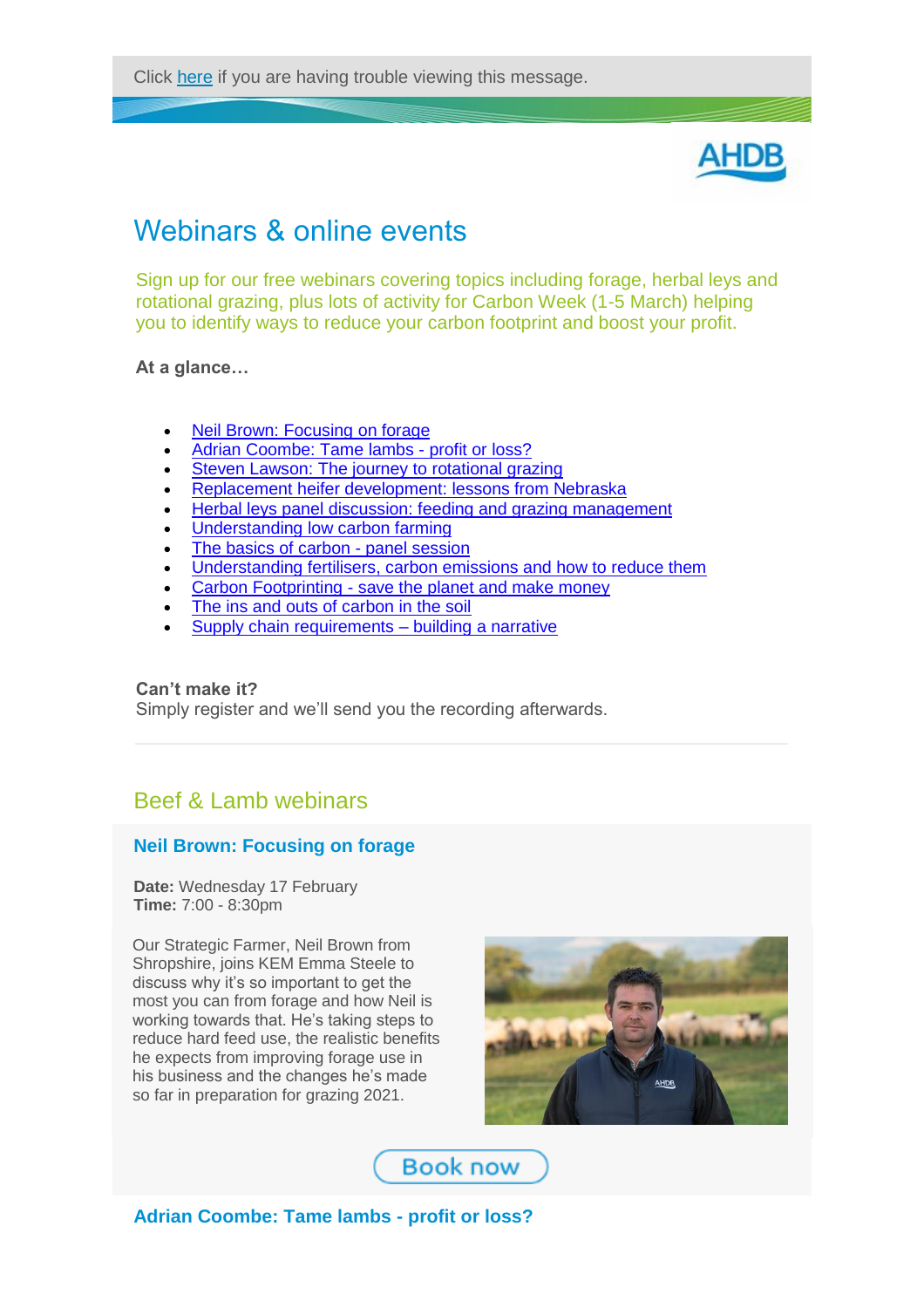**Date:** Tuesday 23 February **Time:** 7:00 – 8:30pm

Our 2019 Strategic Farmer, Adrian Coombe, from Cornwall, joins KEM Leah Shanks to discuss the management of tame lambs. During the webinar they'll uncover why having tame lambs is integral to Adrian's business despite the time and financial investment. We also welcome Farm Economics KEM, David Pett, who will delve into Adrian's costs and profits of artificially rearing tame lambs.





## **Steven Lawson: The journey to rotational grazing**

**Date:** Wednesday 24 February **Time:** 7:00 - 8.30pm

Our Strategic Farmer, Steven Lawson from Northumberland, will join KEM Sam Charlton to discuss the key changes that have taken place on farm during the first year of the programme. This includes the farm's one year transition to rotational grazing, winter feed budgeting, introduction of forage crops and exciting expansion plans. Expect talk about more grass, sheep and profit!



**Book now** 

#### **Replacement heifer development: lessons from Nebraska**

**Date:** Thursday 25 February **Time:** 7:00 - 8.00pm

Would you like to learn more about the components of successful heifer development? Join Rick Funston, Professor of Animal Science at the University of Nebraska, for a webinar to discuss heifer development. Successful heifer development is underpinned by nutrition, genetics and effective selection. The webinar will be suitable for farmers with suckler herds who breed or are interested in breeding their own replacement heifers.



**Book now** 

**Herbal leys panel discussion: feeding and grazing management**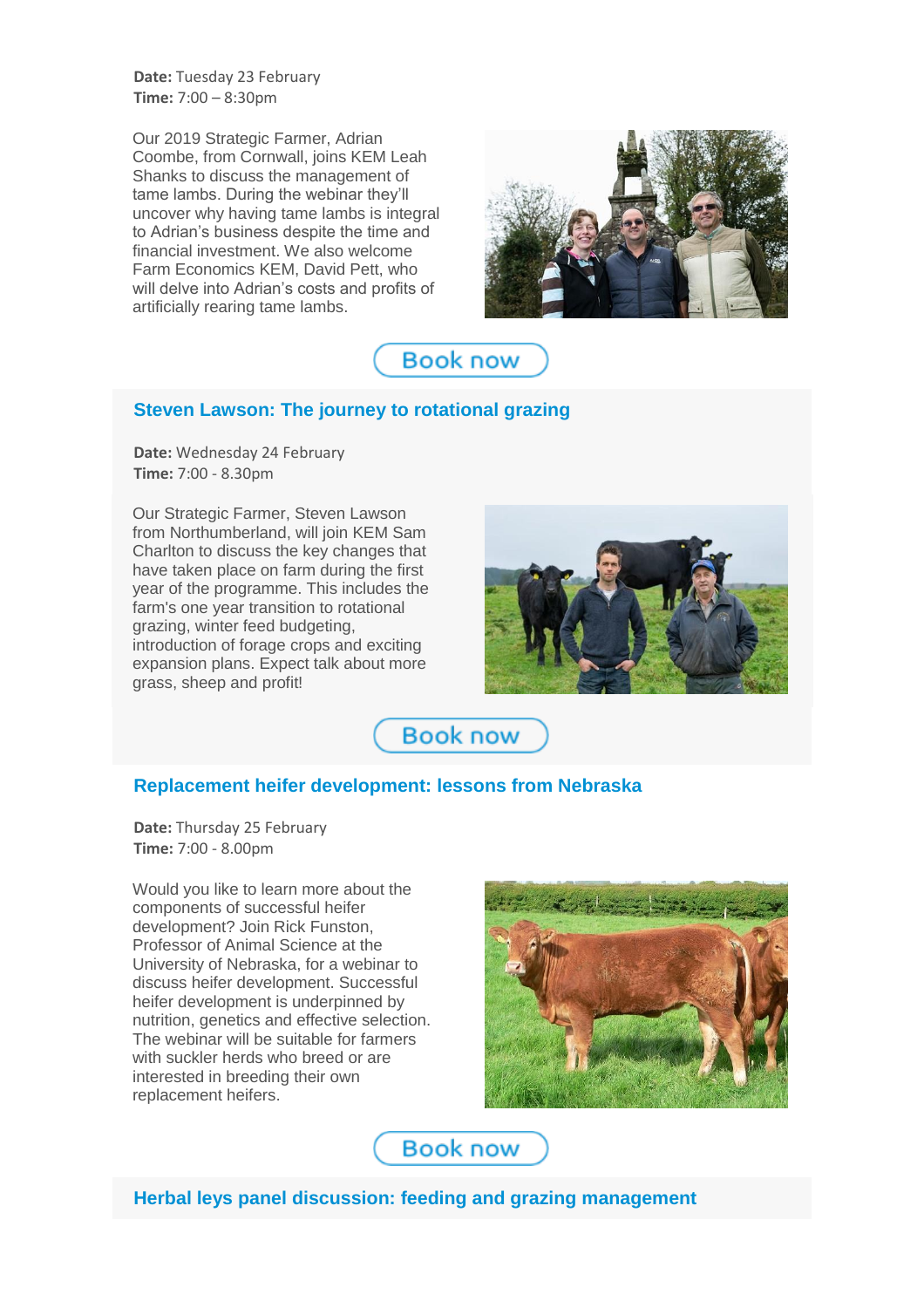**Date:** Wednesday 3 March **Time:** 7:00 - 8.00pm

AHDB is supporting a panel discussion from the British Grassland Society on feeding and grazing management of herbal leys. In the fourth webinar of our herbal leys series, the panel will share practical farming experience of managing herbal leys, via short presentations and a Q&A session.



**Book now** 

# Carbon Week



Carbon Week is a series of AHDB events, taking place from 1 to 5 March. The webinars and panel discussions will feature a range of speakers and are for farmers and growers interested in understanding more about the carbon cycle, carbon auditing, reducing emissions and the opportunities around this. [Find out more](http://link.ahdb.org.uk/c/6/?T=NDUxNzg1OTU%3AcDEtYjIxMDQ4LWVjMGMzYzA3MjFkMjQ3ZmVhYWNmMTExYzcwZjgwYmVl%3Aa2F0ZUB0aGVmYXJtZXJuZXR3b3JrLmNvLnVr%3AY29udGFjdC05NzRlNWM2N2E0MTdlYjExYTgxMzAwMGQzYTg2ZDU0NS1kZjc4ZGU4YTVhMDM0MzBjYWU2ZTJmYjVhZGRkZWMyOQ%3AZmFsc2U%3AMzM%3AUG9kY2FzdHNfMQ%3AaHR0cHM6Ly9haGRiLm9yZy51ay9jYXJib24td2Vlaz9fY2xkZWU9YTJGMFpVQjBhR1ZtWVhKdFpYSnVaWFIzYjNKckxtTnZMblZyJnJlY2lwaWVudGlkPWNvbnRhY3QtOTc0ZTVjNjdhNDE3ZWIxMWE4MTMwMDBkM2E4NmQ1NDUtZGY3OGRlOGE1YTAzNDMwY2FlNmUyZmI1YWRkZGVjMjkmZXNpZD04MDlkOGZkNC1mZDcwLWViMTEtYTgxMi0wMDIyNDgxYTZjMjE&K=RqPQR5hJLDlMFLBJJeO1Yg)

### **Carbon Week webinars**

#### **Monday 1 March (12:00 – 1:00pm)**

Understanding low carbon farming - this webinar is for levy payers who want to understand more about the carbon cycle and where they fit into it. It will start to look at what actions can be taken to enhance the environment or mitigate emissions, and how this will help their businesses. [Book now](http://link.ahdb.org.uk/c/6/?T=NDUxNzg1OTU%3AcDEtYjIxMDQ4LWVjMGMzYzA3MjFkMjQ3ZmVhYWNmMTExYzcwZjgwYmVl%3Aa2F0ZUB0aGVmYXJtZXJuZXR3b3JrLmNvLnVr%3AY29udGFjdC05NzRlNWM2N2E0MTdlYjExYTgxMzAwMGQzYTg2ZDU0NS1kZjc4ZGU4YTVhMDM0MzBjYWU2ZTJmYjVhZGRkZWMyOQ%3AZmFsc2U%3AMzQ%3A%3AaHR0cHM6Ly9hdHRlbmRlZS5nb3Rvd2ViaW5hci5jb20vcmVnaXN0ZXIvMjM5NzAxNDkyNTk1MzkxMjA3OT9zb3VyY2U9RW1haWwmX2NsZGVlPWEyRjBaVUIwYUdWbVlYSnRaWEp1WlhSM2IzSnJMbU52TG5WciZyZWNpcGllbnRpZD1jb250YWN0LTk3NGU1YzY3YTQxN2ViMTFhODEzMDAwZDNhODZkNTQ1LWRmNzhkZThhNWEwMzQzMGNhZTZlMmZiNWFkZGRlYzI5JmVzaWQ9ODA5ZDhmZDQtZmQ3MC1lYjExLWE4MTItMDAyMjQ4MWE2YzIx&K=FlBN_heeQowBXalLIhqqmw)

#### **Monday 1 March (7:00 - 8:00pm)**

The basics of carbon - panel session - an opportunity to ask a panel of experts any questions you have concerning carbon. Open to all farmers and growers, you can ask any questions about the carbon cycle, carbon foot printing and what action you can take to enhance the environment or mitigate emissions. [Book now](http://link.ahdb.org.uk/c/6/?T=NDUxNzg1OTU%3AcDEtYjIxMDQ4LWVjMGMzYzA3MjFkMjQ3ZmVhYWNmMTExYzcwZjgwYmVl%3Aa2F0ZUB0aGVmYXJtZXJuZXR3b3JrLmNvLnVr%3AY29udGFjdC05NzRlNWM2N2E0MTdlYjExYTgxMzAwMGQzYTg2ZDU0NS1kZjc4ZGU4YTVhMDM0MzBjYWU2ZTJmYjVhZGRkZWMyOQ%3AZmFsc2U%3AMzU%3A%3AaHR0cHM6Ly9hdHRlbmRlZS5nb3Rvd2ViaW5hci5jb20vcmVnaXN0ZXIvMzU0NjE3NzE5NzIzMTkxMjQ2Mj9zb3VyY2U9RW1haWwmX2NsZGVlPWEyRjBaVUIwYUdWbVlYSnRaWEp1WlhSM2IzSnJMbU52TG5WciZyZWNpcGllbnRpZD1jb250YWN0LTk3NGU1YzY3YTQxN2ViMTFhODEzMDAwZDNhODZkNTQ1LWRmNzhkZThhNWEwMzQzMGNhZTZlMmZiNWFkZGRlYzI5JmVzaWQ9ODA5ZDhmZDQtZmQ3MC1lYjExLWE4MTItMDAyMjQ4MWE2YzIx&K=db7cuhE7U0onK8papMYNkw)

#### **Tuesday 2 March (12:00 – 1:00pm)**

Understanding fertilisers, carbon emissions and how to reduce them - Anne Bhogal and Christina Baxter, ADAS will look at how farmers maximise the efficiency of organic materials and fertilisers, understanding how nutrient management can potentially reduce the use of fertilisers as well as the added benefits, such as reduced costs and building soil organic matter. [Book now](http://link.ahdb.org.uk/c/6/?T=NDUxNzg1OTU%3AcDEtYjIxMDQ4LWVjMGMzYzA3MjFkMjQ3ZmVhYWNmMTExYzcwZjgwYmVl%3Aa2F0ZUB0aGVmYXJtZXJuZXR3b3JrLmNvLnVr%3AY29udGFjdC05NzRlNWM2N2E0MTdlYjExYTgxMzAwMGQzYTg2ZDU0NS1kZjc4ZGU4YTVhMDM0MzBjYWU2ZTJmYjVhZGRkZWMyOQ%3AZmFsc2U%3AMzY%3A%3AaHR0cHM6Ly9hdHRlbmRlZS5nb3Rvd2ViaW5hci5jb20vcmVnaXN0ZXIvNDA2MjM5NzkwOTU0NjMzMzk2Nz9zb3VyY2U9RW1haWwmX2NsZGVlPWEyRjBaVUIwYUdWbVlYSnRaWEp1WlhSM2IzSnJMbU52TG5WciZyZWNpcGllbnRpZD1jb250YWN0LTk3NGU1YzY3YTQxN2ViMTFhODEzMDAwZDNhODZkNTQ1LWRmNzhkZThhNWEwMzQzMGNhZTZlMmZiNWFkZGRlYzI5JmVzaWQ9ODA5ZDhmZDQtZmQ3MC1lYjExLWE4MTItMDAyMjQ4MWE2YzIx&K=EGGOU2TqbbzFwMwLFVC1zQ)

#### **Wednesday 3 March (12:00 – 1:00pm)**

Carbon Footprinting - save the planet and make money - whether you grow potatoes or produce lamb, join Seth Wareing from The Stabiliser Cattle Company and David Ball from the AHDB Environment Team to explore how measuring your farm's carbon footprint can